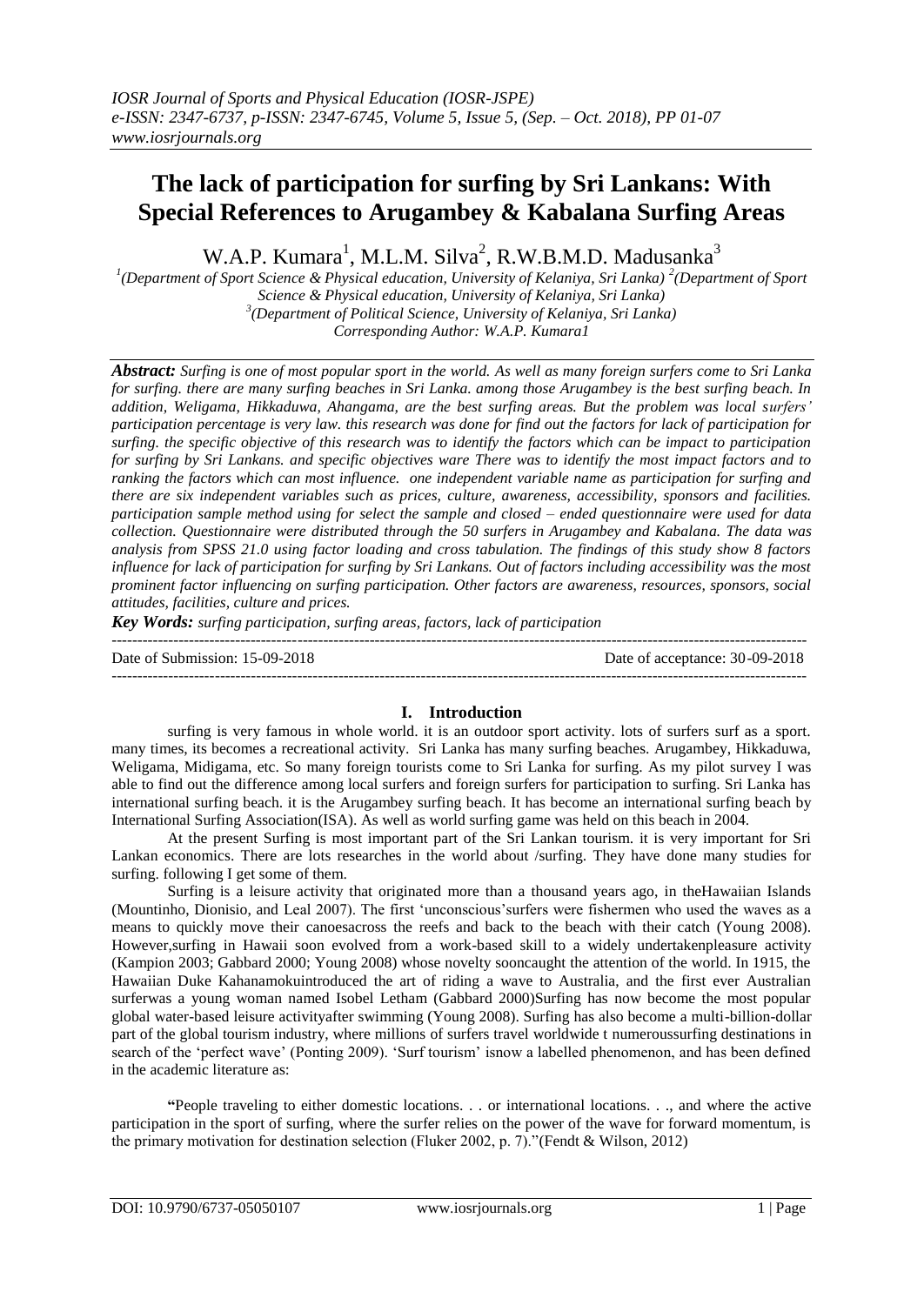# *The lack of participation for surfing by Sri Lankans: With Special References to rugambey&Kabalan .*

Surfers are a special subset of recreational beach users. Surfers are typically frequent visitors to the beach, often making daily or weekly trips; surfers commonly have a strong cultural passion and sense of ownership of their surf spot as a "natural cultural resource." They typically visit the beach in the early morning or late evening, extending the hours of tourism in coastal communities (Nelsen et al., 2007). Many avid surfers live or work close to a particular surf spot for the sole purpose of being able to surf daily. In some instances, their career choices are directly related to their desire to be able to surf as frequently as possible. On average, experienced surfers have at least a college degree and are in the upper middle-class income bracket (Nelsen et al., 2007). Depending on the location, ease of access, and length of stay at a surf spot, surfing related expenditures can add significantly to the local coastal economy. As an example, Nelsen and Pendleton estimate that expenditures to local businesses, including fuel and food add \$40.16 per surfer per surf session to the coastal economy at Trestles Beach, California (in Lazarow et al., 2007). Surf breaks are the product of complex interactions of nearshore bathymetry, wave characteristics (height, period and direction), tide level, local wind conditions, and, if present, interactions with shoreline structures. Surfers are keenly aware of the environmental conditions that produce high-quality surfing. Most surfers spend a significant amount of time monitoring weather and wave forecasts and viewing real-time wave buoy data in an attempt to anticipate the time and location of quality surfing. The location that a surfer will choose to surf is often dependent on the wave direction, tide level and wind conditions. Small changes in the local bathymetric conditions caused by shifting sands, sediment supply, storm activity, and structure interaction can significantly change the quality of a surf break positively or

negatively for short to long periods of time. In particular, changes in the nearshore beach slope can shift the breaking characteristics of the waves from plunging breakers ideal for surfing, to spilling breakers that are not as easy to surf . (Science and Technology Committee, 2011)

surfing is a very famous sport in whole world. it is an outdoor sport. as well as it is a recreational activity. use a surfing board for surfing and it is based on waves. As an outdoor sport event, surfing is very adventure sport. Sri Lanka is very small country. As well as there is beach around the country. Though anyone lives in middle of the country who can arrive to any surfing beach during 1-10 hours. But local surfers very lower better than foreigner.

Surfing is very suitable sport for Sri Lanka. It is impact for Sri Lankan tourism and economy. In addition, surfing is very recreational event. But the problem what I identified is lack of participation for surfing by Sri Lankans. So, I expected to this study find out what are the factors for lack of participation for surfing by Sri Lankans.

# **II. Methodology**

Research approaches are plans and the procedures for research that span the steps from broad assumptions to detailed methods of data collection, analysis, and interpretation. This plan involves several decisions, and they need not be taken in the order in which they make sense to me and the order of their presentation here. The overall decision involves which approach should be used to study a topic. Three research approaches are advanced: (a) qualitative, (b) quantitative, and (c) mixed methods. Unquestionably, the three approaches are not as discrete as they first appear. Qualitative and quantitative approaches should not be viewed as rigid, distinct categories, polar opposites, or dichotomies. Instead, they represent different ends on a continuum (Newman & Benz, 1998).

Quantitative research is an approach for testing objective theories by examining the relationship among variables. These variables, in turn, can be measured, typically on instruments, so that numbered data can be analyzed using statistical procedures. The final written report has a set structure consisting of introduction, literature and theory, methods, results, and discussion. Like qualitative researchers, those who engage in this form of inquiry have assumptions about testing theories deductively, building in protections against bias, controlling for alternative explanations, and being able to generalize and replicate the findings (Creswell, 2014).

In quantitative research behavior of variables are measured quantitatively. As current research is intended to reveal a relationship between tourist satisfaction and service quality. It is necessarily considered as a quantitative research.

This study based on exploratory research and inductive research approach.key objective based on exploratory research approach. and there are two specific objectives for this study. Primary data was collected to accomplish key specific objective. Before to the collect primary data, I have done a pilot survey. and find out 6 tentative hypotheses. those are needed to build up my questionnaire. the sample was 50 random sample in Eastern and South surfing beaches. Factor loading method has used for this study. and used exploratory factor analysis and found the factors.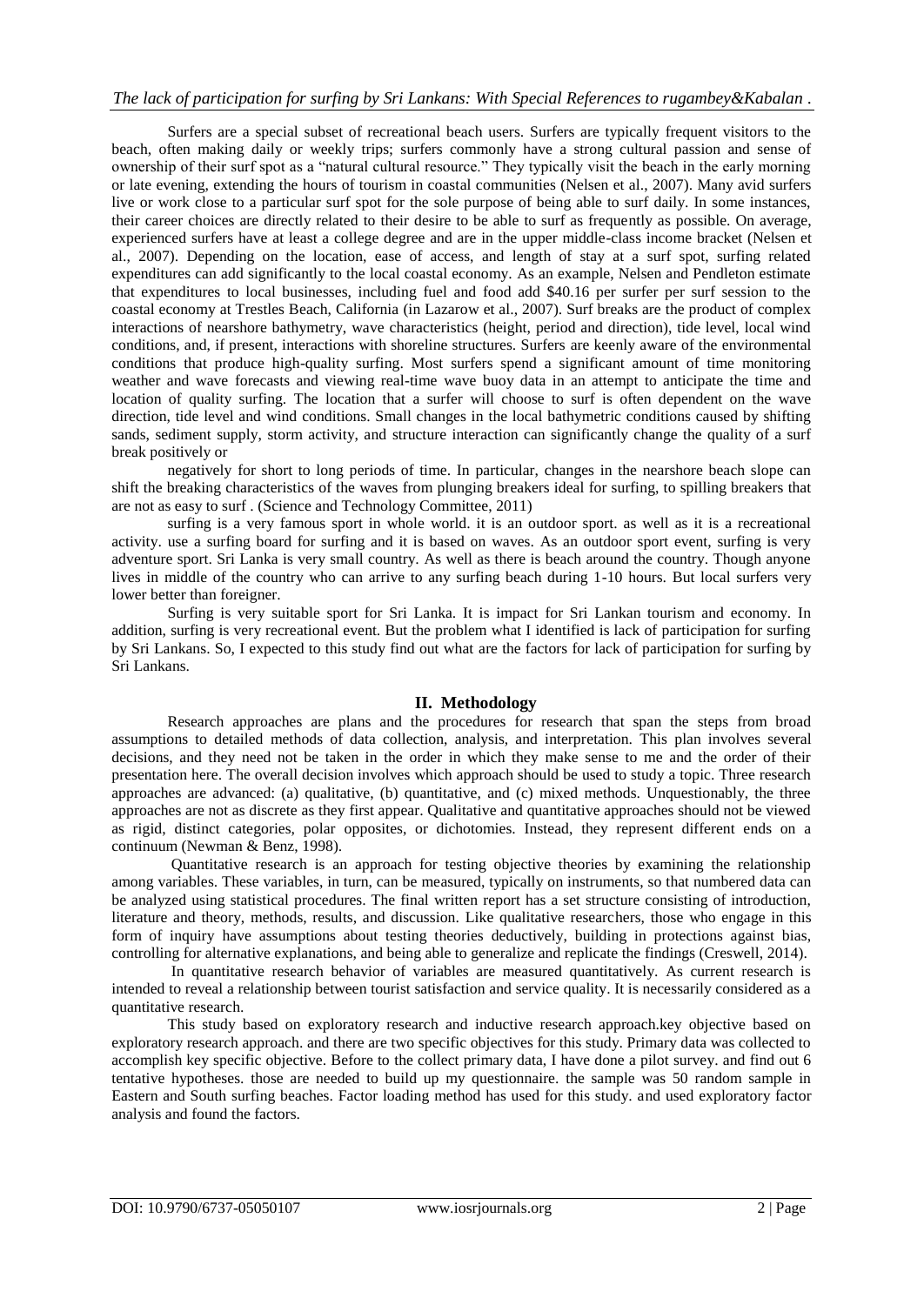## **Source of data collection**

As this study was exploratory in nature, it was intended to collect primary data as much as possible. Deriving accurate information from field surveys was highly dependent upon the survey methods surfing tourist. The Data collected from Questionnaire was developed for the surfing tourist"s participation by Sri Lankans. the questionnaire based on six tentative hypotheses. (1) prices (2) facilities (3) culture (4) awareness (5) accessibility (6) sponsors.

## **Study areas**

#### Eastern areas

Arugam Bay is on the list of the top ten surf points in the world. Situated on the South East side of Sri Lanka Arugam Bay receives the same Antarctic winter swells that hit Indonesia in the in the middle of the year. The best time of the year is between May and November when the predominant wind is offshore for at least the first half of the day.

Due to its location and southerly swell direction the area is dominated by right hand point breaks. There is a beach break in front of the Stardust Beach Hotel, which can be fun for body surfing or for beginners but that's about it. Three of the point breaks "The Point", "Pottuvil Point" and "Crocodile Rock" are within an hour´s tuktuk ride from the Hotel, with "The Point" being visible (15 min walk) from the hotel. There are several other points that are within a 1-hour's ride or can be accessed by boat. Some of the staff at the hotel surf and are only to happy to help you plan surf trips to some of these lesser known breaks.(

http://www.arugambay.com/surfing.html)

# Southern areas

Kabalana to Madiha in the South of Sri Lanka could be called Sri Lanka"s tribute to Hawaii"s seven miles miracle on the North Shore of Oahu. There are a handful of fun surf spots from lefts, rights, beach breaks, reef breaks and A-frames – something for everyone, over 13 miles of coastline, mostly protected by inshore reefs.

Kabalana to Madiha in the South of Sri Lanka could be called Sri Lanka"s tribute to Hawaii"s seven miles miracle on the North Shore of Oahu. There are a handful of fun surf spots from lefts, rights, beach breaks, reef breaks and A-frames – something for

everyone, over 13 miles of coastline, mostly protected by inshor ereefs.[\(http://roar.lk/travel/surfing](http://roar.lk/travel/surfing-southern-sri-lanka/) [-southern-sri-lanka/\)](http://roar.lk/travel/surfing-southern-sri-lanka/)

## **The sampling**

The most important stage of a study is the sampling and consequently it had to be handled properly. Therefore, the target group of this study was the tourists to Sri Lankan surfing Ares. In the research, sample is represented by the tourist who are arriving to Eastern and Southern surf points. The data

collected by surfers who was come to surfing in these areas. The season of eastern on April to November and Southern season on November to April. The questionnaires for data collection was in Sinhala media.

#### **Pilot survey**

Pilot survey holds a major part of the research. Several pilot surveys were basically done according to the model building. Pilot survey on Arugambey was done on the 10th of November in 2016.There were four members in the operation and the team arrived at the location around 3.00p.m. There were several objectives that had achieved through the pilot survey. Pilot survey had been carried out to test the suitability of the questionnaire to the particular site.

| <b>Table 1: Reliability Test</b> |            |  |  |
|----------------------------------|------------|--|--|
| <b>Reliability Statistics</b>    |            |  |  |
| Cronbach's Alpha                 | N of Items |  |  |
| .711                             |            |  |  |

## **Data Processing and Scaling**

The survey data was entered into an excel spreadsheet and SPSS datasheet. Any question that utilized a Likert scale was coded with a number system. If the respondent circled five answers, Questionnaire used following scale five boxes ranging from very high and very law. For the purpose of quantitative of this study was converted in to numerical values as given in the tables below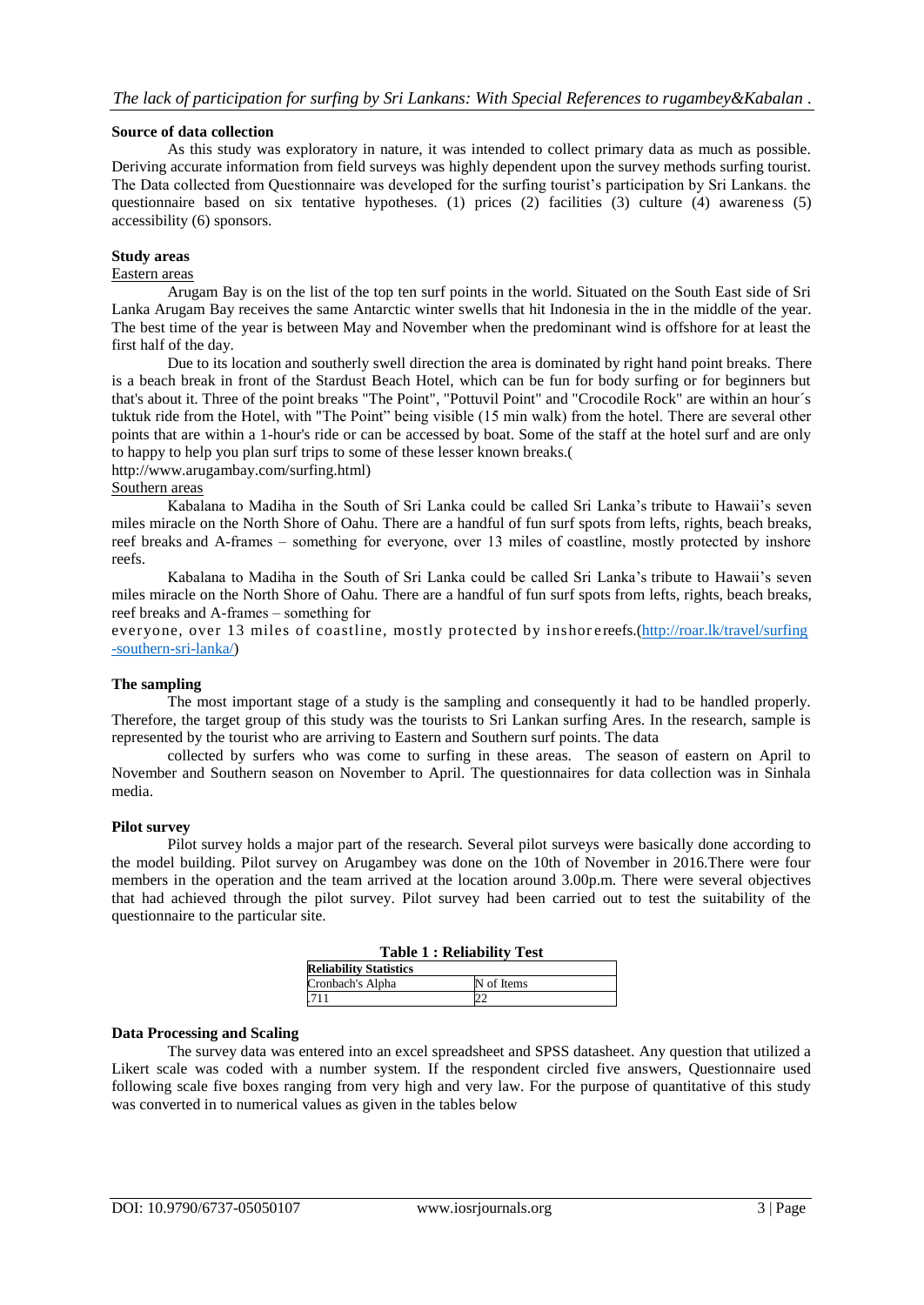| Ranging   | Numerical scale |
|-----------|-----------------|
| Very high |                 |
| High      |                 |
| Neutral   |                 |
| Law       |                 |
| Very law  |                 |

| <b>Table 2: Data Processing Scaling</b> |  |  |
|-----------------------------------------|--|--|
|-----------------------------------------|--|--|

According to the above table the maximum score obtainable against a statement (question) in the questionnaire is 5 and the minimum is 1. In the other words if a respondent very high, the given statement the score for that question would be 5, if high of the statement the score would be 4, if neutral 3, if law 2, very law 1. The high and the lowest score an individual can score are 5 and 1 respectively.

## **Data presenting and analysis**

In research method, there is inductive research approach. Here in this research SPSS 22.0 statistical tool was used to present and analysis the data. When analyzing the data collected through the questionnaire

the researcher used number of statistical tools, FACTOR analysis method and cross tabulation. Through the cross tabulation, the way in which constraints differs on demographic factors is studied.

To obtain means, percentages, and standard deviations descriptive statistics will calculate. For an inferential analysis of the data, will use to find and to compare the constraints toward participation of surfing.

#### **Analysis Of The Data**

Factor analysis for participation constraints in sports

## **Table 3 : KMO and Bartlett's Test**

| <b>KMO and Bartlett's Test</b>                          |                    |         |  |  |
|---------------------------------------------------------|--------------------|---------|--|--|
| Kaiser-Meyer-Olkin Measure of Sampling Adequacy.<br>512 |                    |         |  |  |
|                                                         | Approx. Chi-Square | 353.423 |  |  |
| <b>Bartlett's Test of Sphericity</b>                    |                    |         |  |  |
|                                                         | Sig                | .000    |  |  |

The KMO statistics recommends to be greater than 0.5. In this KMO value is 0.512, which falls in to the range of recommended value.

|                 |                            |               |                                                  |       |               |                                            |       | <b>Total Variance Explained</b> |                                   |
|-----------------|----------------------------|---------------|--------------------------------------------------|-------|---------------|--------------------------------------------|-------|---------------------------------|-----------------------------------|
| Component       | <b>Initial Eigenvalues</b> |               |                                                  |       |               | <b>Extraction Sums of Squared Loadings</b> |       |                                 | Rotation Sums of Squared Loadings |
|                 | Total                      | $\frac{9}{6}$ | ofCumulative %                                   | Total | $\frac{1}{2}$ | ofCumulative %                             | Total | $\frac{9}{6}$                   | ofCumulative %                    |
|                 |                            | Variance      |                                                  |       | Variance      |                                            |       | Variance                        |                                   |
|                 | 3.477                      | 18.300        | 18.300                                           | 3.477 | 18.300        | 18.300                                     | 2.610 | 13.738                          | 13.738                            |
| $\overline{c}$  | 2.426                      | 12.767        | 31.068                                           | 2.426 | 12.767        | 31.068                                     | 2.446 | 12.876                          | 26.614                            |
| 3               | 2.105                      | 11.080        | 42.148                                           | 2.105 | 11.080        | 42.148                                     | 2.343 | 12.332                          | 38.946                            |
| 4               | 1.813                      | 9.543         | 51.691                                           | 1.813 | 9.543         | 51.691                                     | 1.760 | 9.261                           | 48.208                            |
| 5               | 1.591                      | 8.373         | 60.065                                           | 1.591 | 8.373         | 60.065                                     | 1.699 | 8.943                           | 57.151                            |
| 6               | 1.339                      | 7.046         | 67.111                                           | 1.339 | 7.046         | 67.111                                     | 1.438 | 7.566                           | 64.717                            |
| 7               | 1.160                      | 6.103         | 73.214                                           | 1.160 | 6.103         | 73.214                                     | 1.394 | 7.336                           | 72.053                            |
| 8               | 1.018                      | 5.356         | 78.570                                           | 1.018 | 5.356         | 78.570                                     | 1.238 | 6.517                           | 78.570                            |
| 9               | 780                        | 4.103         | 82.673                                           |       |               |                                            |       |                                 |                                   |
| 10              | 657                        | 3.457         | 86.130                                           |       |               |                                            |       |                                 |                                   |
| $\overline{11}$ | 576                        | 3.031         | 89.161                                           |       |               |                                            |       |                                 |                                   |
| 12              | 430                        | 2.261         | 91.422                                           |       |               |                                            |       |                                 |                                   |
| 13              | 403                        | 2.122         | 93.544                                           |       |               |                                            |       |                                 |                                   |
| $\overline{14}$ | 311                        | 1.639         | 95.183                                           |       |               |                                            |       |                                 |                                   |
| $\overline{15}$ | .257                       | 1.350         | 96.534                                           |       |               |                                            |       |                                 |                                   |
| 16              | .217                       | 1.144         | 97.678                                           |       |               |                                            |       |                                 |                                   |
| 17              | 183                        | 961           | 98.639                                           |       |               |                                            |       |                                 |                                   |
| 18              | 149                        | 783           | 99.422                                           |       |               |                                            |       |                                 |                                   |
| 19              | 110                        | .578          | 100.000                                          |       |               |                                            |       |                                 |                                   |
|                 |                            |               | Extraction Method: Principal Component Analysis. |       |               |                                            |       |                                 |                                   |

#### **Table 4 :Total Variance Explained**

According to the total variance explained, there are eight constraints which have the eigen value greater than 1. There are eight components in the table which is automatically shown. In this study, the survey data reveals the obstacles in academic environment in the percentage of 76.03%. The other not revealed 23.97% percentage of obstacles suggestion for future research.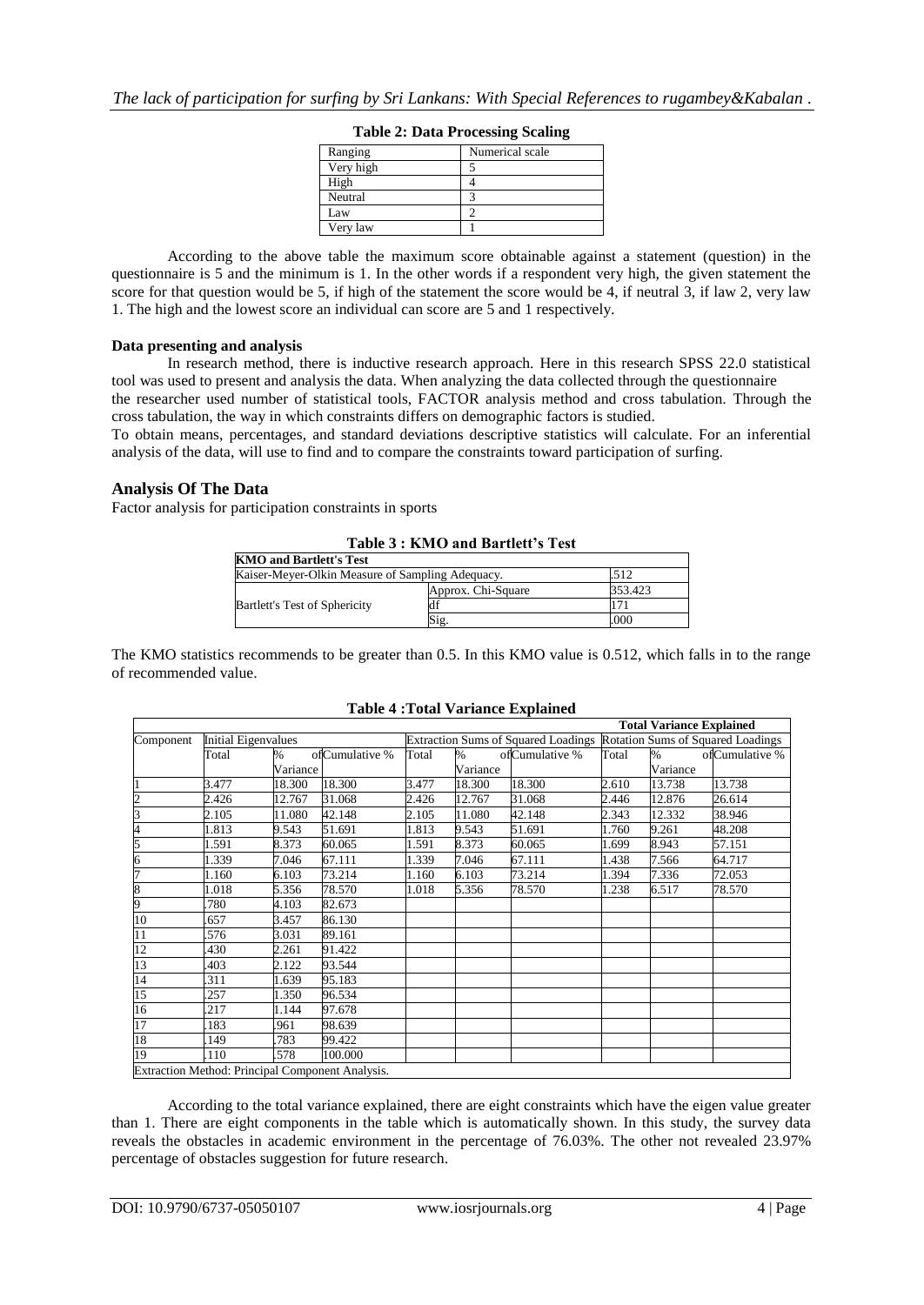



According to the above screen plot, there are eight components which have the eigen value greater than one.

| <b>Rotated Component Matrix<sup>a</sup></b>                                                                          |           |     |      |     |      |     |     |     |
|----------------------------------------------------------------------------------------------------------------------|-----------|-----|------|-----|------|-----|-----|-----|
|                                                                                                                      | Component |     |      |     |      |     |     |     |
|                                                                                                                      |           |     | 3    | 4   | 5    | 6   | 7   | 8   |
| Facility 02                                                                                                          | 846       |     |      |     |      |     |     |     |
| Price 04                                                                                                             | 691       |     |      |     |      |     |     |     |
| Price 02                                                                                                             | 655       |     |      |     |      |     |     |     |
| Accessibility 04                                                                                                     | 531       |     |      | 478 |      |     |     |     |
| Awareness <sub>02</sub>                                                                                              |           | 865 |      |     |      |     |     |     |
| Accessibility 02                                                                                                     |           | 838 |      |     |      |     |     |     |
| Awareness 01                                                                                                         |           | 820 |      |     |      |     |     |     |
| Facility 04                                                                                                          |           |     | 838  |     |      |     |     |     |
| Facility 05                                                                                                          |           |     | 828  |     |      |     |     |     |
| Facility 06                                                                                                          | 513       |     | .614 |     |      |     |     |     |
| Sponsor <sub>03</sub>                                                                                                |           |     | 547  |     |      |     |     |     |
| Facility 01                                                                                                          |           |     |      | 781 |      |     |     |     |
| Sponsor 05                                                                                                           |           |     |      | 708 |      |     |     |     |
| Culture 04                                                                                                           |           |     |      |     | 706  |     |     |     |
| Culture 03                                                                                                           |           |     |      |     | .690 |     |     |     |
| Price 03                                                                                                             |           |     |      |     | 615  |     | 442 |     |
| Facility 03                                                                                                          |           |     |      |     |      | 922 |     |     |
| Culture 02                                                                                                           |           |     |      |     |      |     | 877 |     |
| Price 01                                                                                                             |           |     |      |     |      |     |     | 896 |
| Extraction Method: Principal Component Analysis.<br>Rotation Method: Varimax with Kaiser Normalization. <sup>a</sup> |           |     |      |     |      |     |     |     |
| a. Rotation converged in 11 iterations.                                                                              |           |     |      |     |      |     |     |     |

# **Table 5***: Rotated Component Matrix*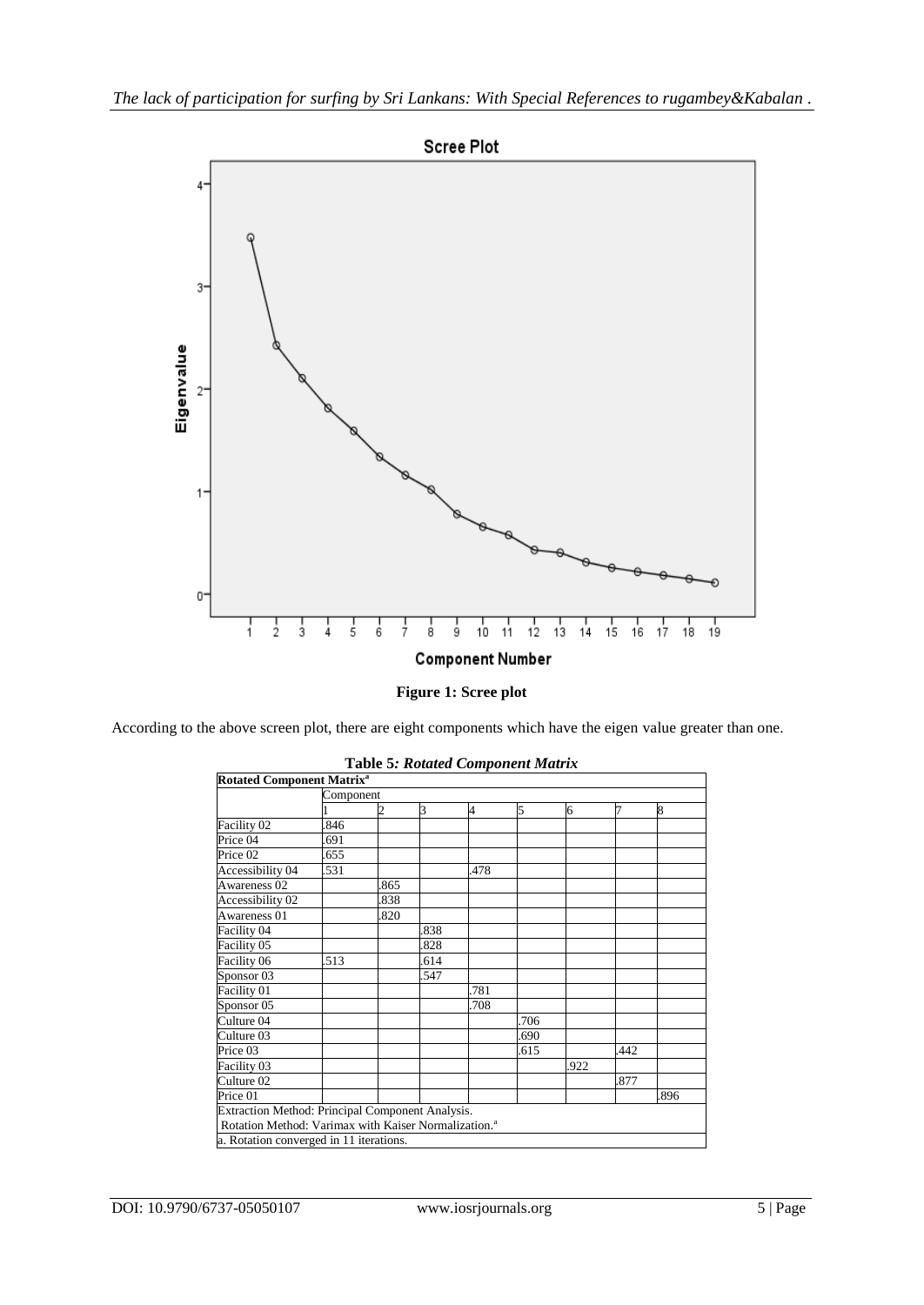Through the rotated components matrix there are obstacles identifying under eight components. These identified obstacles **accessibility, awareness, resources, sponsors, social attitudes, facilities, culture** and **prices.** 

| Table 6: Accessibility |             |  |  |  |
|------------------------|-------------|--|--|--|
| <b>Ouestions</b>       | Eigen value |  |  |  |
| Facility $02(019)$     | 0.846       |  |  |  |
| Prices $04(015)$       | 0.691       |  |  |  |
| Prices $02(013)$       | 0.655       |  |  |  |
| Accessibility 04 (Q17) | 0.531       |  |  |  |

| Table <i>T: Awareness</i> |             |  |  |  |
|---------------------------|-------------|--|--|--|
| <b>Ouestions</b>          | Eigen value |  |  |  |
| Awareness 02 (O11)        | 0.865       |  |  |  |
| Accessibility 02 (09)     | 0.838       |  |  |  |
| Awareness 01 (O10)        | 0.820       |  |  |  |

#### **Table 7** *: Awareness*

|  | Table 8 : Resources |
|--|---------------------|
|  |                     |

| <b>Ouestions</b>   | Eigen value |
|--------------------|-------------|
| Facility $04(021)$ | 0.838       |
| Facility 05 (Q22)  | 0.828       |
| Facility $06(23)$  | 0.614       |
| Sponsors $03(031)$ | 0.547       |

#### **Table 9 :** *Sponsors*

| <b>Ouestions</b>     | Eigen value |
|----------------------|-------------|
| Facility 01 (O18)    | 0.718       |
| Sponsor $05($ $Q33)$ | 0.708       |

| <b>Table 10: Social attitudes</b> |             |  |  |  |
|-----------------------------------|-------------|--|--|--|
| <b>Ouestions</b>                  | Eigen value |  |  |  |
| Culture $04(027)$                 | 0.706       |  |  |  |
| Culture 03 (O26)                  | 0.690       |  |  |  |
| Price $03(014)$                   | 0.615       |  |  |  |

#### **Table 11 :** *Facility*

| <b>Ouestions</b>  | Eigen value |
|-------------------|-------------|
| Facility 03 (Q20) | 0.922       |
|                   |             |

| Table 12: Culture |             |  |
|-------------------|-------------|--|
| <b>Ouestions</b>  | Eigen value |  |
| Culture 02 (Q25)  | 0.877       |  |

#### **Table 13 :** *prices*

| <b>Ouestions</b> | Eigen value |
|------------------|-------------|
| Price $01(012)$  | 0.896       |

## **III. Conclusion**

This research was an exploratory factor analysis and found the factors for lack of participation for surfing by Sri Lankans. the method of the research is factor loading method. There are so many famous surfing beaches in Sri Lanka. before this study the problem was lack of participation for surfing by Sri Lankans. So after this research, could find out the influence factors for lack of participation by researcher. Those are accessibility, awareness, resources, sponsors, social attitudes, facilities, culture and prices. As well as the most influence factor for lack of participation for surfing by Sri Lankans. secondly influence factor is awareness. According to this research those factors are the final effect.

Based on the finding of the researcher would recommend the followings to the lack participants of the surfing by Sri Lankans.